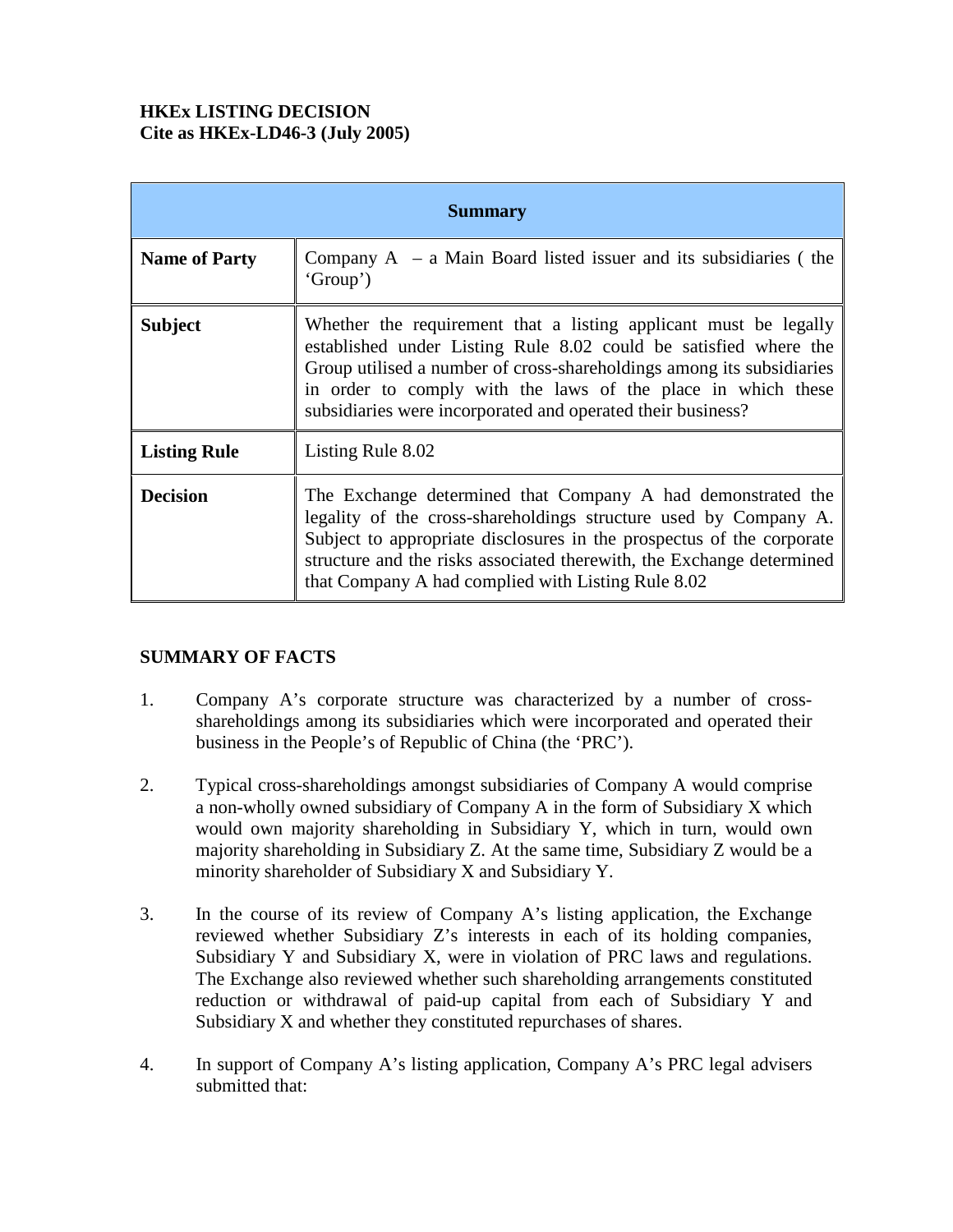- the complex group structure was the result of historical developments and legal restrictions in the PRC requiring that limited companies must have at least two shareholders none of which hold more than 80% in the relevant company and a PRC company may not invest more than 50% of its net asset value in the capital of other companies. A practical effect of this structure was that the Group's economic interest in all of the subsidiaries operating business in the PRC was 100% controlled by Company A;
- according to the company law of PRC and other relevant rules and regulations, the shareholdings of Subsidiary Z, Subsidiary Y and Subsidiary X did not constitute any reduction, repurchase or withdrawal of the respective registered capital of Subsidiary Y and Subsidiary X;
- such shareholding structure neither violated the company law of the PRC nor other relevant PRC rules and regulations; and
- Company A would make all disclosures regarding the above corporate structure in the prospectus to the effect that the relevant PRC laws or regulations might be subject to change in or different interpretation. In such event, Company A would be required to reorganize the group structure and this might have adverse effect on its operation and financial condition.

## **THE ISSUE RAISED FOR CONSIDERATION**

6. Whether the requirement that a listing applicant must be legally established under Listing Rule 8.02 could be satisfied where the Group utilised a number of crossshareholdings among its subsidiaries in order to comply with the laws of the place in which these subsidiaries were incorporated and operated their business?

## **APPLICABLE LISTING RULES OR PRINCIPLES**

- 7. Listing Rule 8.02 provides that '[T]he issuer must be duly incorporated or otherwise established under the laws of the place where it is incorporated or otherwise and must be in conformity with those laws and its memorandum and articles of association or equivalent documents'.
- 8. Listing Rule 8.04 provides that '[B]oth the issuer and its business must, in the opinion of the Exchange, be suitable for listing.'

## **THE ANALYSIS**

9. In the course of its review of compliance with Listing Rule 8.02, the Exchange continued its established practice of requesting Company A to demonstrate that it